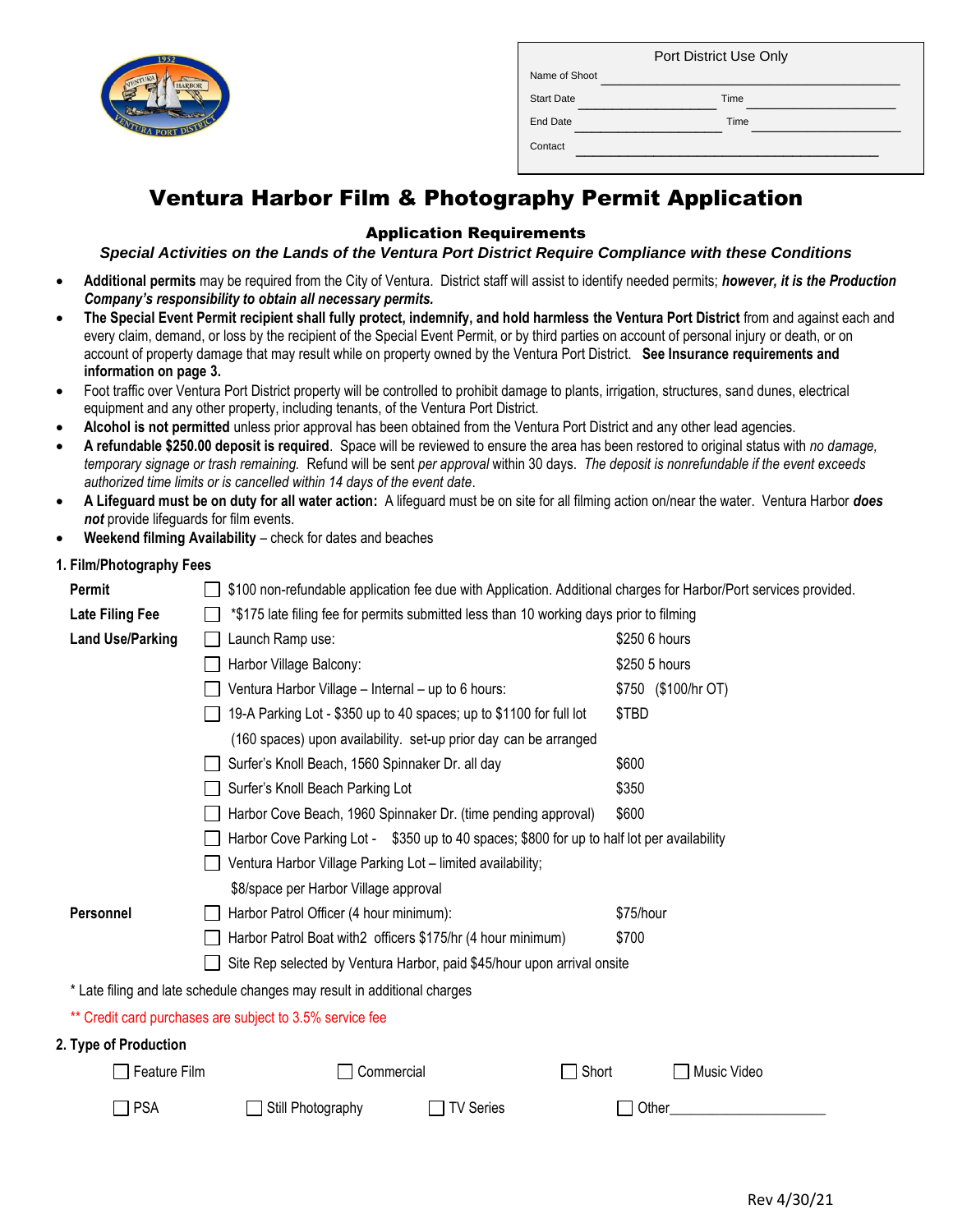## **3. Project Information**

| 5. Location Information - Add a page for each LOCATION                                                                                                                                                                                                                                                                           |                                                                                                                                                      |                                                           |                                                                                    |
|----------------------------------------------------------------------------------------------------------------------------------------------------------------------------------------------------------------------------------------------------------------------------------------------------------------------------------|------------------------------------------------------------------------------------------------------------------------------------------------------|-----------------------------------------------------------|------------------------------------------------------------------------------------|
| $\Box$ Beach<br>Prep Date:<br>Filming Date:<br>Filming Date:                                                                                                                                                                                                                                                                     | From: $\Box$ am / $\Box$ pm<br>From: $\Box$ am / $\Box$ pm $\Box$ To: $\Box$ am / $\Box$ pm<br>From: $\Box$ am / $\Box$ pm To: $\Box$ am / $\Box$ pm |                                                           | □ Public Right-Of Way<br>□ City Streets within Harbor<br>To: $\Box$ am / $\Box$ pm |
| 6. Film Action - Check All That Apply For This Film Location:<br>Cranes<br>Drive Up/Away<br>Drive with Flow of Traffic<br>Equipment in curb lane<br>Equipment on sidewalk<br>Other                                                                                                                                               | Pedestrian Access Control<br>Lane Closure<br><b>Lighting Kites</b><br><b>Lighting Truck</b><br>Oversized Equipment                                   | <b>Running Shots</b><br><b>Stunts</b><br><b>Tow Shots</b> | Simulated Gunfire<br>Traffic Control (Police Services)                             |
| 7. Crew, Talent & Vehicles: Please indicate the total number for this film/photography location<br>Crew: Crew: Talent: Extras: Cars: Cars: Trucks: Motorhome(s): Catering Contentledge Contentledge Contentledge<br>Parking lot or open space to be designated by Harbor. If none available, alternate parking will be arranged. |                                                                                                                                                      |                                                           |                                                                                    |
| 8. Drone Operation: Will Drones be used for this production?<br>Location: Date: From: am /                                                                                                                                                                                                                                       |                                                                                                                                                      | Yes    No<br>pm To: $\Box$ am /                           | pm                                                                                 |
|                                                                                                                                                                                                                                                                                                                                  | Location: __________________Date: __________From: _______ __] am / $\Box$ pm To: _____________ $\Box$ am / $\Box$                                    |                                                           | pm                                                                                 |

**COPIES OF ALL PERMITS MUST BE PROVIDED PRIOR TO DRONE OPERATON**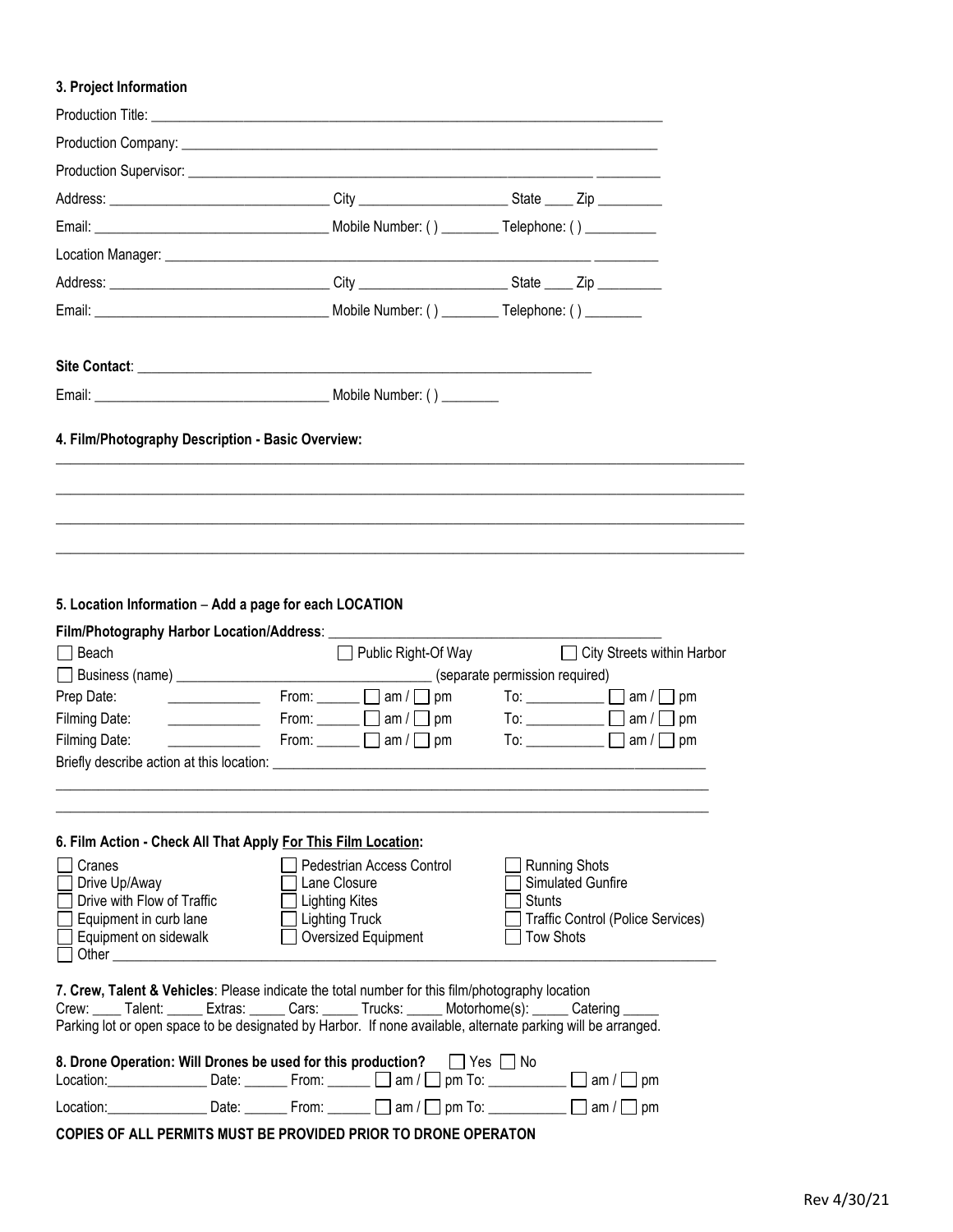| 9. Will this film/photography location require Launch Ramp Parking?<br>Pes DNo                                                                                                                                                                                                                                                                                                                                                                                                  |
|---------------------------------------------------------------------------------------------------------------------------------------------------------------------------------------------------------------------------------------------------------------------------------------------------------------------------------------------------------------------------------------------------------------------------------------------------------------------------------|
| Location: Date: $\Box$ Date: $\Box$ From: $\Box$ am / $\Box$ pm To: $\Box$ am / $\Box$ pm                                                                                                                                                                                                                                                                                                                                                                                       |
| <b>10. Generator:</b> Will a generator be used at this film/photography location? $\Box$ No $\Box$ Yes                                                                                                                                                                                                                                                                                                                                                                          |
| 11. Will pyrotechnics be used at any location? $\Box$ No $\Box$ Yes If yes give location & explain:<br>Pyrotechnician's Name: _______________________________License #: _____________Telephone: () _________                                                                                                                                                                                                                                                                    |
| 12. Will hazardous materials be used at any location? No Ses If yes give location & explain                                                                                                                                                                                                                                                                                                                                                                                     |
| 13. Will simulated weapons be used at any location? $\Box$ No $\Box$ Yes If yes, give location & explain                                                                                                                                                                                                                                                                                                                                                                        |
|                                                                                                                                                                                                                                                                                                                                                                                                                                                                                 |
| 15. Insurance Requirements:                                                                                                                                                                                                                                                                                                                                                                                                                                                     |
| □ Yes, we have insurance & will submit the required documents with Ventura Port District/Ventura Harbor Village Indemnification.<br>□ We would like to purchase insurance from Alliant Insurance Services through the Ventura Port District.<br>Alliant insurance for film production requires Underwriter approval prior to purchase. Rates depend upon participants as follows:<br>$11-100$<br>\$189<br>l 1501-3000<br>\$690<br>$\Box$ 101-500<br>\$332<br>3001-5000<br>\$847 |

If your event includes multiple vendors, you must cover the vendors under an umbrella policy or each vendor must provide insurance listing the Ventura Port District, its officials, employees, volunteers as additionally insured.

501-1500 \$439 5000+ TBD

Permittee shall supply proof of public liability insurance from an insurance company licensed to do business in the state of California and having a financial rating in Best's Insurance Guide of not less than AA VII. Such insurance shall provide "occurrence" coverage against liabilities for death, personal injury or property damage arising out of or connected with the event. Insurance shall be in the minimum amount of \$1,000,000 combined single limit.

A copy of the policy OR a **certificate of insurance along with an endorsement page** shall be filed with the Ventura Port District a minimum of fourteen (14) business days prior to scheduled event. The Certificate of Liability must include the following language in the Certificate Holder box:

> Ventura Port District 1603 Anchors Way Drive Ventura, CA 93001

The Endorsement page MUST state that the insurance is Primary and Noncontributing with respect to any other insurance available to Ventura Port District and shall include a severability of interest (cross-liability) clause. It is important to note that insurance, including an Additional Insured Endorsements are required for the event host and all vendors participating in the proposed event. The additionally insured endorsement page must also include the following language in the "schedule" section:

> Ventura Port District, its officials, volunteers, employees 1603 Anchors Way Drive Ventura, CA 93001

Permittee indemnifies, will defend (at Port District's request and with counsel satisfactory to the Port District), and holds the Port District harmless from and against any claim, action, damages, costs (including without limitations, attorney's fees), injuries, or liability, arising out of Permittee's acts, errors or omissions, negligence, or wrongful conduct (regardless of the Port District's passive negligence, if any) in connection with this Permit. For purposes of this section Port District includes the Port District officers, officials, employees, agents, representatives, and volunteers.